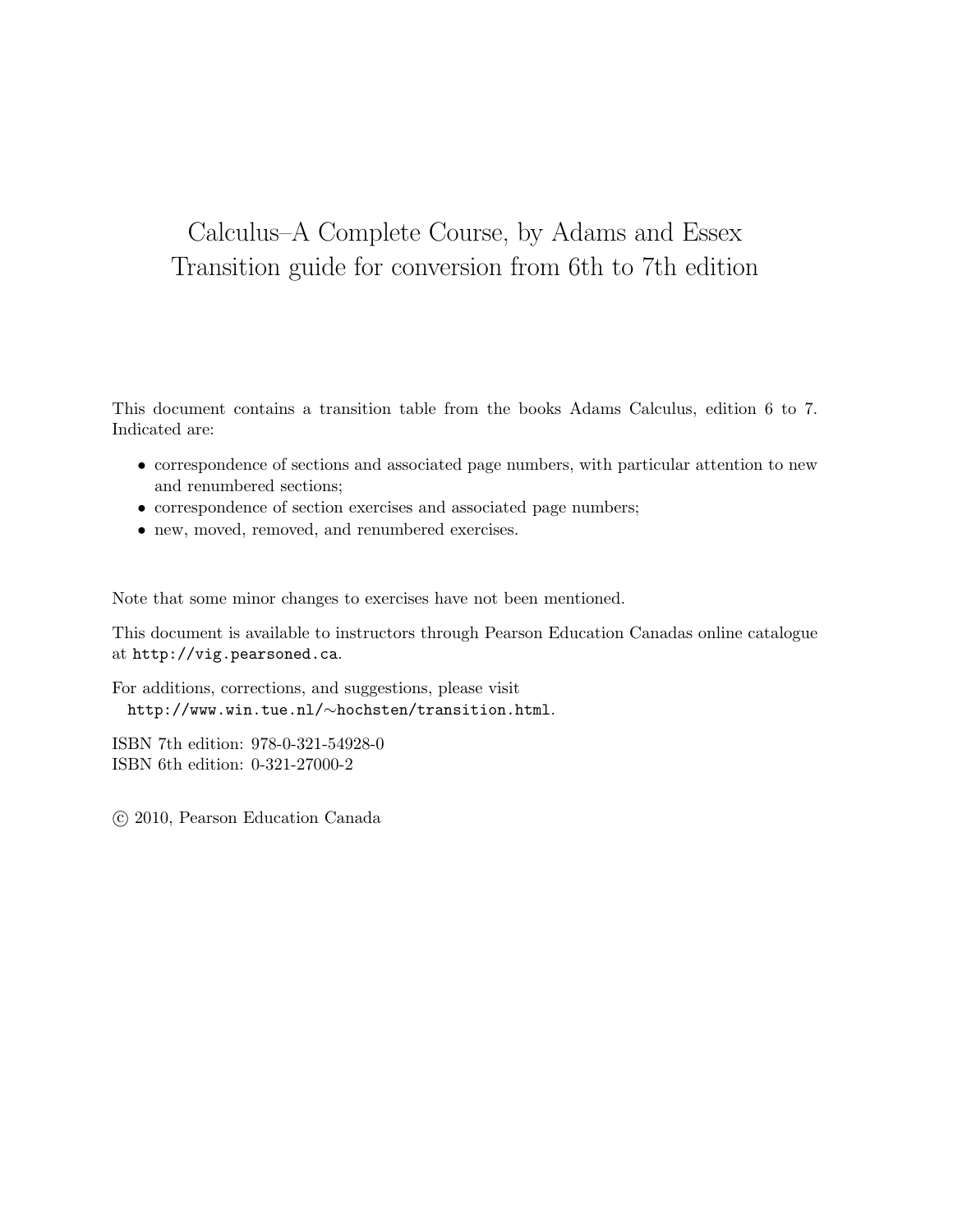| Section in ed. 7 | Section in ed. 6    | Exercises ed. 7          | Exercises ed. 6 |
|------------------|---------------------|--------------------------|-----------------|
| P.1, p.3         | (same page)         | p. 10                    | (same page)     |
| P.2, p. 11       | (same page)         | p. 16                    | (same page)     |
| P.3, p. 17       | (same page)         | p. 22                    | (same page)     |
| P.4, p. 23       | (same page)         | p. 32                    | p. 31           |
| P.5, p. 33       | p. 32               | p. 38                    | p. 37           |
| P.6, p. 39       | p. 38               | p. 44                    | p. 43           |
| P.7, p. $45$     | p. 44               | p. 56                    | p. 55           |
| .                |                     |                          |                 |
| 1.1, p. $58$     | p. 57               | p. 62                    | p. 61           |
| 1.2, p. $63$     | p. 62               | p. 70                    | p. 68           |
| 1.3, p. $71$     | p. 70               | p. 76                    | p. 75           |
| 1.4, p. 78       | p. 76               | p. 86                    | p. 85           |
| 1.5, p. $87$     | p. 86               | p. 91                    | p. 90           |
| Review 1         |                     | p. 92                    | p. 91           |
|                  |                     |                          |                 |
| 2.1, p. 94       | p. 93               | p. 99                    | p. 98           |
| 2.2, p.99        | p. 98               | p. 106                   | p. 105          |
|                  |                     | $11-24$ new instructions | $11 - 24$       |
|                  |                     | $15-16$ new              |                 |
|                  |                     | $17 - 56$                | $15 - 54$       |
| 2.3, p. 107      | p. 106              | p. 114                   | p. 113          |
| 2.4, p. 115      | p. 114              | p. 119                   | p. 118          |
| 2.5, p. 119      | p. 118              | p. 124                   | p. 123          |
| 2.6, p. $125$    | Section 2.8, p. 137 | p. 129                   | p. 140          |
| 2.7, p. 129      | p. 131              | p. 134                   | p. 136          |
|                  |                     | $1-4$ new                |                 |
|                  |                     | $5 - 40$                 | $1 - 36$        |
| 2.8, p. 136      | Section 2.6, p. 124 | p. 142                   | p. 131          |
| 2.9, p. 142      | p. 140              | p. 147                   | p. 145          |
| 2.10, p. 147     | p. 145              | p. 153                   | p. 151          |
| 2.11, p. 153     | p. 151              | p. 159                   | p. 157          |
| Review 2         |                     | p. 160                   | p. 158          |
|                  |                     |                          |                 |
| 3.1, p. $163$    | p. 161              | p. 169                   | p. 167          |
| 3.2, p. 169      | p. 167              | p. 173                   | p. 171          |
| 3.3, p. 173      | p. 171              | p. 181                   | p. 179          |
| 3.4, p. 182      | p. 180              | p. 188                   | p. 187          |
| 3.5, p. 190      | p. 188              | p. 197                   | p. 195          |
| 3.6, p. 198      | p. 196              | p. 202                   | p. 200          |
| 3.7, p. 203      | p. 200              | p. 210                   | p. 206          |
| Review $3\,$     |                     | p. 210                   | p. 208          |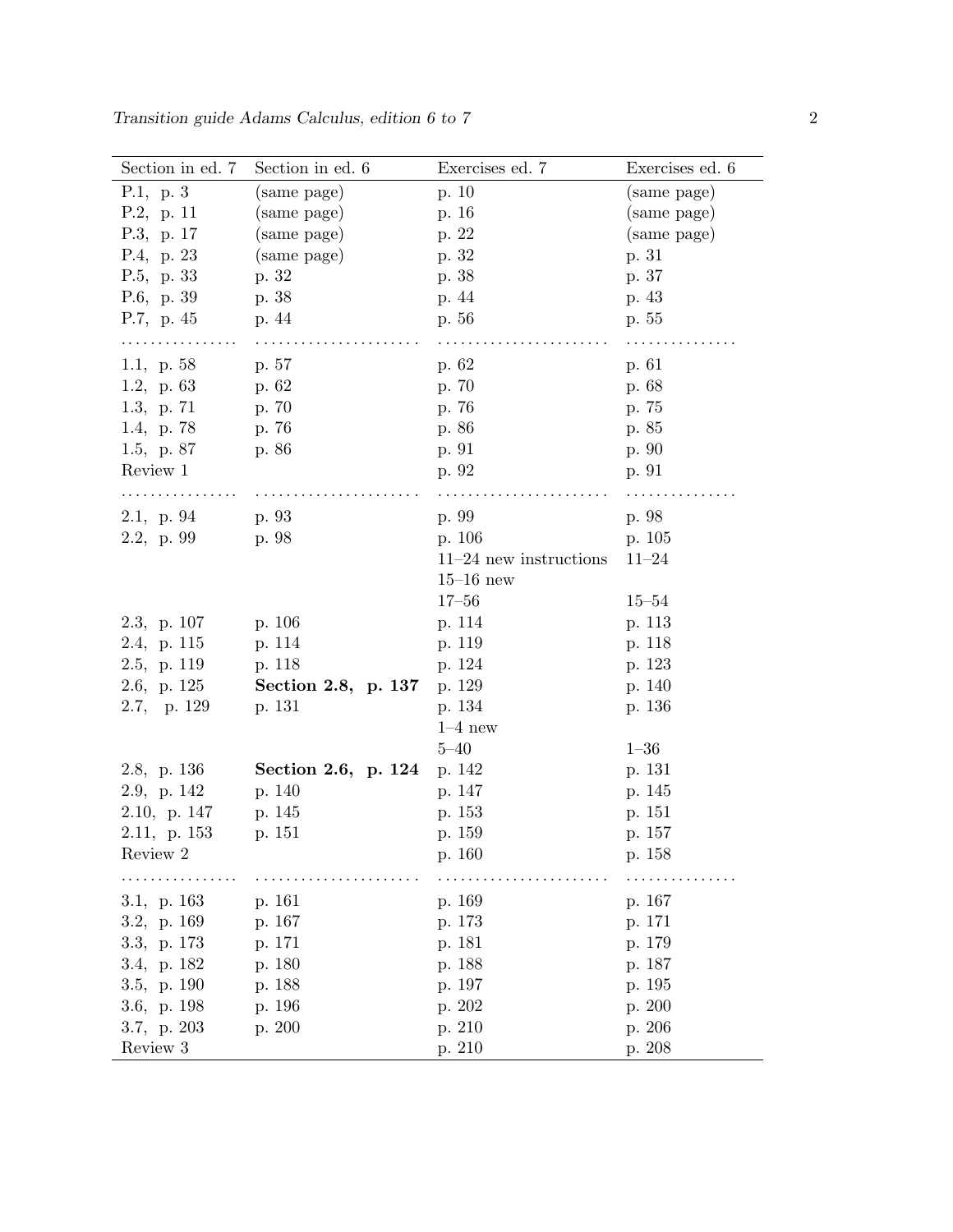| Section in ed. 7 | Section in ed. 6    | Exercises ed. 7        | Exercises ed. 6                  |
|------------------|---------------------|------------------------|----------------------------------|
| 4.1, p. $213$    | p. 210              | p. 217                 | p. 214                           |
| 4.2, p. 219      | Section 4.6, p. 245 | p. 226                 | p. 251                           |
|                  |                     | $1, 24, 25$ new        |                                  |
|                  |                     | $2-6, 7-23, 26-27$     | $18-22, 1-17, 24-25$             |
|                  |                     |                        | 23 removed                       |
| 4.3, p. $227$    | Section 4.9, p. 264 | p. 232                 | p. 269                           |
| 4.4, p. 232      | Section 4.2, p. 216 | p. 238                 | p. 222                           |
| 4.5, p. 239      | Section 4.3, p. 223 | p. 243                 | p. 227                           |
| 4.6, p. 244      | Section 4.4, p. 227 | p. 251                 | p. 236                           |
| 4.7, p. 252      | New section         | p. 257                 |                                  |
|                  |                     | new exercises          |                                  |
| 4.8, p. $258$    | Section 4.5, p. 237 | p. 263                 | p. 242                           |
|                  |                     | $23, 24$ new           |                                  |
|                  |                     | $25 - 49$              | $23 - 47$                        |
| 4.9, p. 266      | Section 4.7, p. 251 | p. 271                 | p. 256                           |
| 4.10, p. $271$   | Section 4.8, p. 256 | p. 279                 | p. 264                           |
| 4.11, p. $280$   | New section         | p. 283                 |                                  |
|                  |                     | new exercises          |                                  |
| Review 4         |                     | p. 284                 | p. 270                           |
|                  |                     |                        |                                  |
| 5.1, p. 288      | p. 274              | p. 292                 | p. 278                           |
| 5.2, p. 293      | p. 279              | p. 298                 | p. 284                           |
| 5.3, p. 299      | p. 285              | p. 304                 | p. 290                           |
| 5.4, p. 305      | p. 291              | p. 310                 | p. 296                           |
| 5.5, p. 311      | p. 297              | p. 315                 | p. 301                           |
| 5.6, p. 316      | p. 302              | p. 323                 | p. 308                           |
| 5.7, p. 324      | p. 310              | p. 327                 | p. 313                           |
| Review 5         |                     | p. 328                 | p. 314                           |
| .                |                     |                        |                                  |
| 6.1, p. $331$    | p. 316              | p. 336                 | p. 321                           |
| 6.2, p. 337      | Section 6.3, p. 329 | p. 345                 | p. 336                           |
|                  |                     |                        | 26, 27, 29, 31–33 moved to $(*)$ |
|                  |                     | 26, 27, 28, 33         | 28, 30, 34, 35                   |
|                  |                     | $29 - 32$ new          |                                  |
| 6.3, p. 346      | Section 6.2, p. 322 | p. 352                 | p. 328                           |
|                  |                     | $37-42$ new from $(*)$ |                                  |
|                  |                     | $43 - 54$              | $37 - 48$                        |
| 6.4, p. $353$    | p. 337              | p. 358                 | p. 340                           |
|                  |                     | $1-4, 20$ new          |                                  |
|                  |                     | $5 - 19$               | $1 - 15$                         |
| 6.5, p. 359      | p. 340              | p. 366                 | p. 347                           |
|                  |                     | $43, 44$ new           |                                  |
|                  |                     | $45 - 46$              | $44 - 45$                        |
| 6.6, p. 368      | p. 348              | p. 374                 | p. 354                           |
| 6.7, p. 375      | p. 355              | p. 379                 | p. 359                           |
| 6.8, p. 379      | p. 359              | p. 385                 | p. 364                           |
|                  |                     | $20, 21$ new           |                                  |
| Review 6         |                     | p. 386                 | p. 365                           |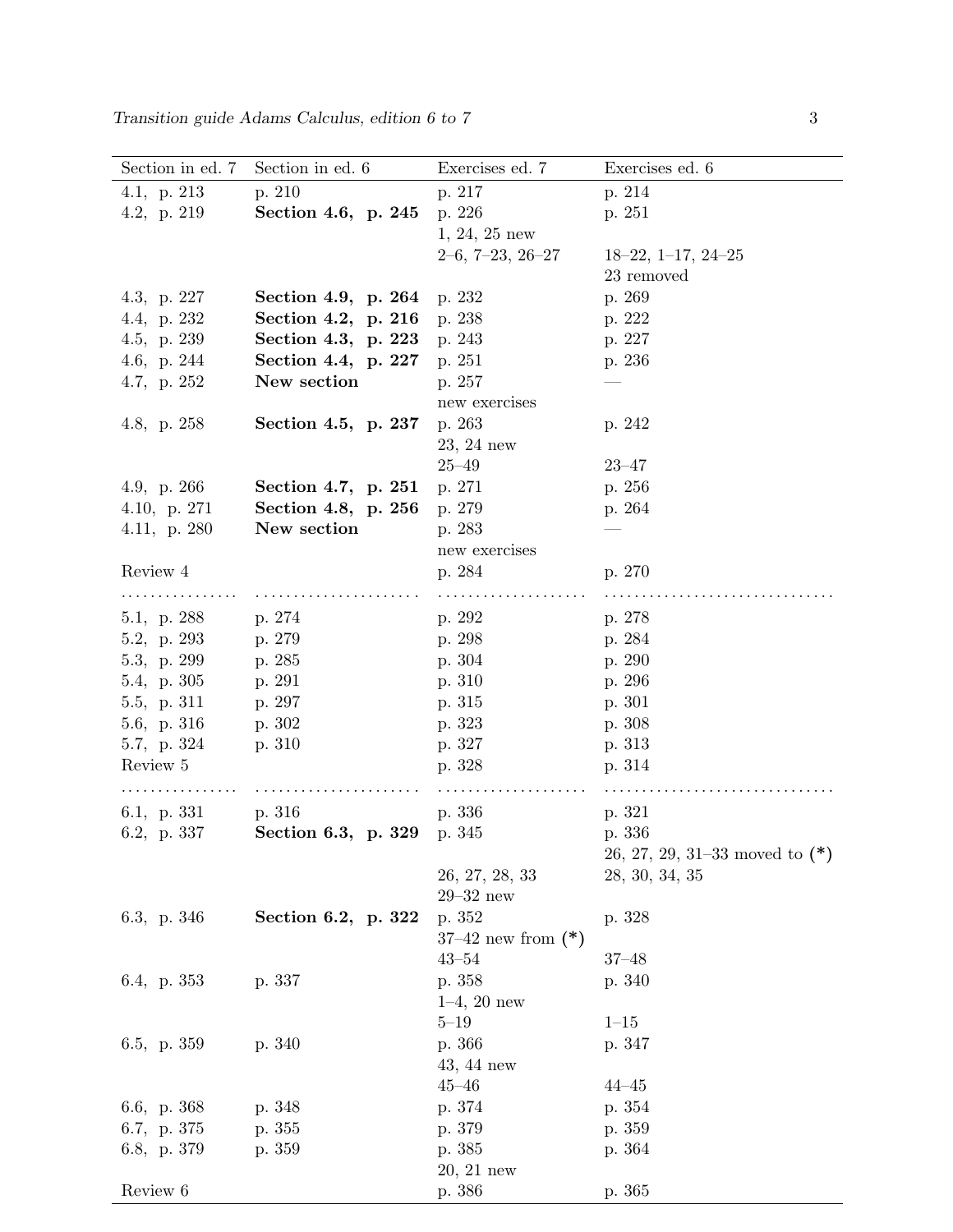| Section in ed. 7 | Section in ed. 6     | Exercises ed. 7            | Exercises ed. 6 |
|------------------|----------------------|----------------------------|-----------------|
| 7.1, p. 390      | p. 368               | p. 398                     | p. 376          |
| 7.2, p. 399      | p. 377               | p. 402                     | p. 380          |
| 7.3, p. $403$    | p. 381               | p. 409                     | p. 387          |
| 7.4, p. $410$    | p. 388               | p. 416                     | p. 394          |
| 7.5, p. $417$    | p. 395               | p. 421                     | p. 399          |
| 7.6, p. $422$    | p. $400$             | p. 428                     | p. 406          |
|                  |                      | $10, 11$ new               |                 |
|                  |                      | 12                         | 10              |
| 7.7, p. 429      | p. 406               | p. 432                     | p. 409          |
| 7.8, p. 430      | p. 410               | p. 444                     | p. 421          |
| 7.9, p. $445$    | p. 422               | p. 452                     | p. 429          |
| Review 7         |                      | p. 453                     | p. 429          |
|                  |                      |                            |                 |
| 8.1, p. 457      | p. 433               | p. 467                     | p. 443          |
| 8.2, p. 468      | p. 443               | p. 473                     | p. 449          |
| 8.3, p. 475      | p. 450               | p. 478                     | p. 453          |
| 8.4, p. 478      | p. 454               | p. 482                     | p. 458          |
| 8.5, p. 482      | p. 458               | p. 488                     | p. 464          |
| 8.6, p. 489      | p. 465               | p. 492                     | p. 468          |
| Review 8         |                      | p. 493                     | p. 469          |
| .                | .                    | .                          | .               |
| 9.1, p. $495$    | p. 471               | p. 502                     | p. 478          |
| 9.2, p. $503$    | p. 479               | p. 509                     | p. 484          |
| 9.3, p. $510$    | p. 485               | p. 519                     | p. 494          |
| 9.4, p. 520      | p. 496               | p. 525                     | p. 501          |
| 9.5, p. $526$    | p. 502               | p. 536                     | p. 511          |
| 9.6, p. $536$    | p. 512               | p. 545                     | p. 520          |
| 9.7, p. 546      | p. 521               | p. 549                     | p. 524          |
| 9.8, p. 549      | p. 525               | p. 552                     | p. 528          |
| 9.9, p. $553$    | p. 528               | p. 558                     | p. 534          |
| Review 9         |                      | p. 559                     | p. 534          |
|                  |                      |                            |                 |
| 10.1, p. $563$   | p. 538               | p. 567                     | p. $10$         |
| 10.2, p. $568$   | p. 543               | p. 576                     | p. 10           |
| 10.3, p. 578     | p. 553               | p. 584                     | p. 10           |
| 10.4, p. 585     | p. 560               | p. 592                     | p. 10           |
| 10.5, p. $593$   | p. 567               | p. 596                     | p. 10           |
| 10.6, p. 596     | New section          | p. 600                     |                 |
|                  |                      | exercises from 14.6 $(**)$ |                 |
| 10.7, p. $600$   | Section 10.6, p. 571 | p. 609                     | p. 579          |
|                  |                      | $15, 16$ new               |                 |
|                  |                      | $17 - 28$                  | $15 - 26$       |
| 10.8, p. $610$   | Section 10.7, p. 580 | p. 618                     | p. 588          |
| Review 10        |                      | p. 619                     | p. 589          |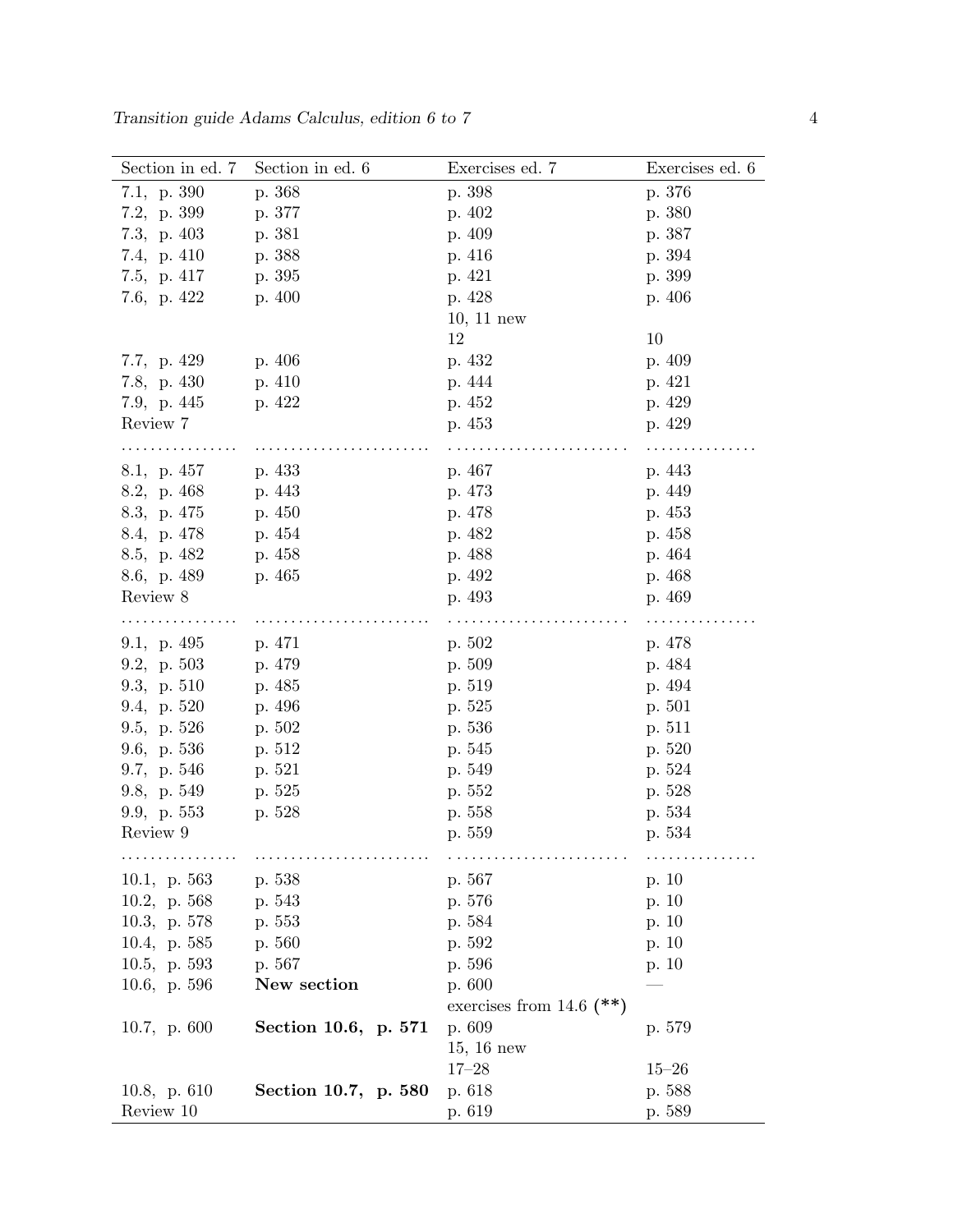| Section in ed. 7    | Section in ed. 6 | Exercises ed. 7 | Exercises ed. 6         |
|---------------------|------------------|-----------------|-------------------------|
| 11.1, p. $621$      | p. 591           | p. 627          | p. 597                  |
| 11.2, p. $628$      | p. 598           | p. 634          | p. 604                  |
| 11.3, p. $635$      | p. 605           | p. 641          | p. 611                  |
| 11.4, p. 642        | p. 612           | p. 649          | p. 619                  |
| 11.5, p. 649        | p. 619           | p. 655          | p. 625                  |
| 11.6, p. 657        | p. 626           | p. 664          | p. 634                  |
| Review 11           |                  | p. 665          | p. 635                  |
| . <b>.</b> .        | .                | .               |                         |
| 12.1, p. $669$      | p. 639           | p. 675          | p. 645                  |
| 12.2, p. $677$      | p. 646           | p. 680          | p. 650                  |
| 12.3, p. 681        | p. 650           | p. 687          | p. 656                  |
| 12.4, p. 688 p. 657 |                  | p. 692          | p. 662                  |
| 12.5, p. $693$      | p. 663           | p. 702          | p. 671                  |
| 12.6, p. $703$      | p. 672           | p. 712          | p. 679                  |
|                     |                  | $7-10$ new      |                         |
|                     |                  | $11 - 23$       | $7 - 19$                |
|                     |                  | $24 - 32$ new   |                         |
| 12.7, p. 714        | p. 680           | p. 723          | p. 688                  |
| 12.8, p. 724        | p. 690           | p. 734          | p. 698                  |
|                     |                  | $31-34$ new     |                         |
| 12.9, p. $735$      | p. 699           | p. 740          | p. 704                  |
| Review 12           |                  | p. 740          | p. 704                  |
| .                   |                  | .               | .                       |
| 13.1, p. 743        | p. 707           | p. 750          | p. 714                  |
| 13.2, p. 751        | p. 715           | p. 756          | p. 720                  |
| 13.3, p. $756$      | p. 720           | p. 764          | p. 728                  |
| 13.4, p. 765        | p. 729           | p. 770          | p. 734                  |
| 13.5, p.771         | p. 735           | p. 779          | p. 743                  |
| 13.6, p. 780        | p. 744           | p. 783          | p. 746                  |
| 13.7, p. 783        | p. 747           | p. 788          | p. 751                  |
| Review 13           |                  | p. 788          | p. 752                  |
|                     |                  |                 |                         |
| 14.1, p. 790        | p. 754           | p. 795          | p. 759                  |
| 14.2, p. 796        | p. 760           | p. 802          | p. 766                  |
| 14.3, p. 803        | p. 767           | p. 807          | p. 771                  |
| 14.4, p. 808        | p. 772           | p. 817          | p. 780                  |
| 14.5, p. 818        | p. 781           | p. 823          | p. 787                  |
| 14.6, p. 824        | p. 787           | p. 830          | p. 795                  |
|                     |                  |                 | 1–14 moved to 10.6 (**) |
|                     |                  | $1 - 21$        | $15 - 35$               |
| 14.7, p. 830        | p. 796           | p. 838          | p. 803                  |
| Review 14           |                  | p. 840          | p. 804                  |